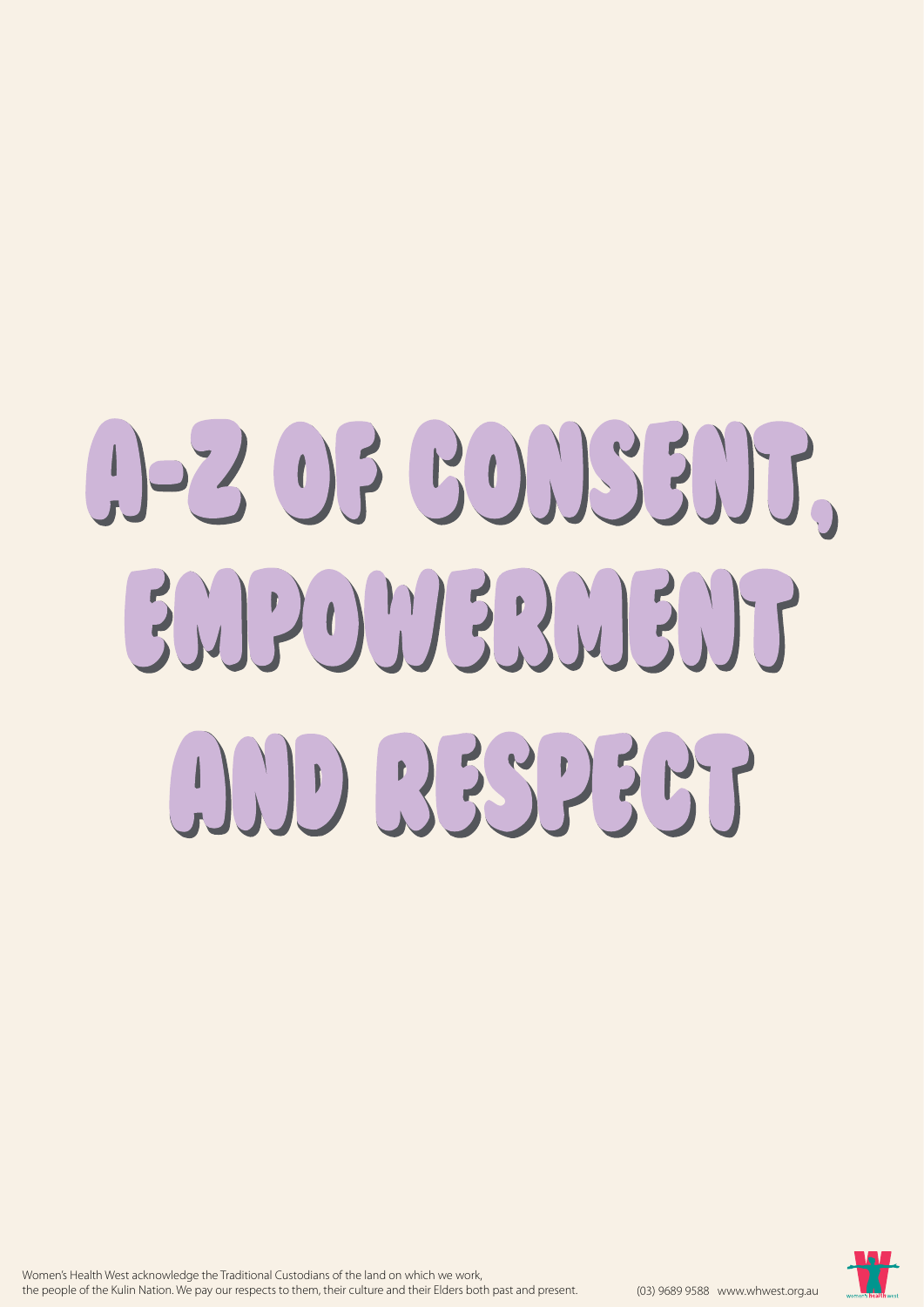

# **All** bodies are beautiful

Our relationship with our body can be complicated. Your body might look and feel different at different times and the things your body does, or can do, might also change. Many of us are taught that there is a right way to be 'beautiful' and the pressure to follow narrow, unrealistic beauty standards can be overwhelming and disempowering. It can be hard, but it is important for us all to challenge the idea that we should look a certain way, or feel a certain way about our bodies. There is no right or wrong way for your body to look!



# **Body** hair – go bare or leave it there

Whether you have a little or a lot, body hair is nothing to be embarrassed about. It is completely natural and normal. It's time to change the idea that being feminine means having long, silky hair on our heads and no hair anywhere else. We all have hair. It's on our heads, our legs, our arms, our faces, our genitals, our stomachs, our boobs and even our toes! It's your choice whether you want to keep some, none, or all of your hair. Different factors might influence your decisions and it is important to think about why we do what we do with our bodies. Why are so many of us taught to see our natural body hair as embarrassing, or ugly? This is an interesting question. But at the end of the day, what you do with your body hair is nobody else's business.



# **Consent** – it's a two-way street

Consent is fundamental to being intimate with someone. Both you and your partner need to be enthusiastic, eager and in agreement about any of the sexual or romantic activity you're having. The only way to know for sure that someone consents, is if they tell you. Check in with your partner and be mindful of their body language and how they feel. Think about how much more enjoyable sex will be if you're both excited to be doing it! Remember that if consent is given for one thing, this does not mean it is given for anything else. Consent can be withdrawn at any time and it is crucial to respect this.

Having sex with someone without their consent is sexual assault and it is a crime. For more information on consent visit [WIRE's info on sexual consent](https://www.wire.org.au/sexual-consent/). There are laws around consent and

sex, which you can read more about on the [Legal Aid website](https://www.legalaid.vic.gov.au/find-legal-answers/sex-and-law).



# **Diversity** – celebrate it!

You might think that people easily fall into categories - but humans aren't that simple. There are many things that make us unique, including our sexuality, sex and gender. We are often expected to act and look certain ways, but it's okay to express yourself the way you feel best. It often takes time to figure out who you are. The pressure to identify with particular labels often limits our ability to express who we really are. Who we are is ever-changing, our individual differences are something to celebrate and everyone should be valued and respected. Follow these links for more information: [Rainbow Network,](http://www.rainbownetwork.com.au/) [Minus 18](https://www.minus18.org.au) , [Intersex Human](https://ihra.org.au/darlington-statement/)  [Rights Australia](https://ihra.org.au/darlington-statement/), [Freedom Centre.](https://www.freedom.org.au/resources)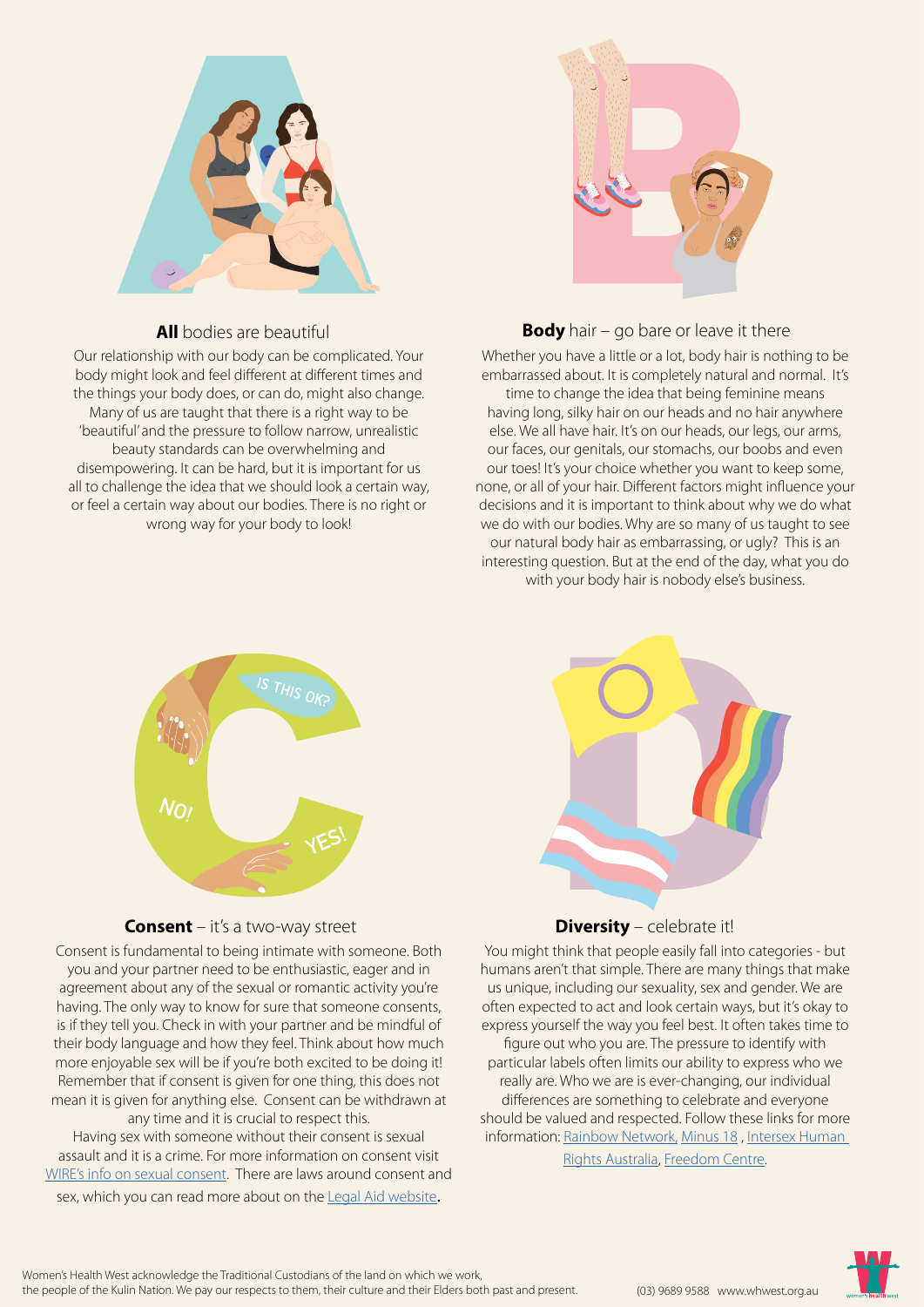

# **Equality** and respect – key to every relationship

Equality and respect are vital foundations to any healthy relationship – romantic, sexual, or otherwise. A healthy relationship involves respecting each other's needs and feeling comfortable to communicate with each other honestly. Everyone has different needs and if you and your partner understand each other's perspectives, it makes it easier to work through issues together and fairly. Both partners in a relationship are equal, this means that both of you feel heard and nobody is making you do things that you don't want to. It's important to maintain boundaries and equal power in a relationship, instead of control. Even in a relationship, you have your own life and should be able to make your own decisions about who you see and what you do. You would want this independence, so respect it in your partner too! If you are feeling unsafe or are worried about your relationship you can contact 1800RESPECT on 1800 737 732 or visit their [website](https://www.1800respect.org.au) to talk via online chat.

# **Feminism** is for everyone

Put simply, feminism is about believing in equality and respect for all genders. You don't need to be a woman to be a feminist. Feminism is about ensuring that everyone can make informed choices and have equal opportunities, regardless of their sex or gender. Feminism recognises that throughout history, women have been treated unfairly. Women have been viewed as less important, or less valuable than men, and they have had less rights and opportunities. Feminists share the common aim of creating a fairer and safer world for women and girls, including ending violence against women. Obviously, not all women have the same experiences – many women experience additional oppression and discrimination due to their race, religion, class, age, ability or sexuality, so there is no 'one-size-fits-all' form of feminism. Everyone can get behind the ideas of feminism!



# **Get** tested!

Good news! The pap smear has been replaced with a cervical screen which detects the Human Papilloma Virus (HPV). You only need to have this test every 5 years. It's a quick test and is the best form of protection against cervical cancer. You should be getting this test if you have a cervix, you're sexually active and aged 25 or above. It's also important to get tested for sexually transmitted infections (STIs). You only need an STI check once a year, or a few more if you're having sex with different partners. It's a good idea to get tested if you notice symptoms, if you've had unprotected sex, and when you're starting a new relationship. For more information and to find out

where you can get tested, visit [Better Health Vic.](https://www.betterhealth.vic.gov.au/campaigns/sti-testing-week)



**Have** safe sex – use protection

Sex is fun, but there are responsibilities that come with it. One of which is protecting yourself and your partner from STIs and unplanned pregnancy. Condoms are the only contraceptive that prevent both STIs and pregnancy. They are easily accessible, and you can buy them at supermarkets, clinics, chemists and even condom vending machines! Condoms aren't for everyone and there are a number of contraceptive alternatives such as the pill and long acting reversible contraception. For women having sex with women, an oral [dam](https://www.youtube.com/watch?v=6tPcqHQzvhw) can be used to prevent STIs. Condoms and dams provide the best protection from STIs. If you decide not to use them, make sure you and your partner are free from STIs. It might be awkward, but being open with your partner about

having safe sex means you can discuss what works best for you both. Visit [Better Health Channel – contraception choices](https://www.betterhealth.vic.gov.au/health/healthyliving/contraception-choices) or contact [1800 My Options](http://www.1800myoptions.org.au/information/contraception) to find something that works for you.

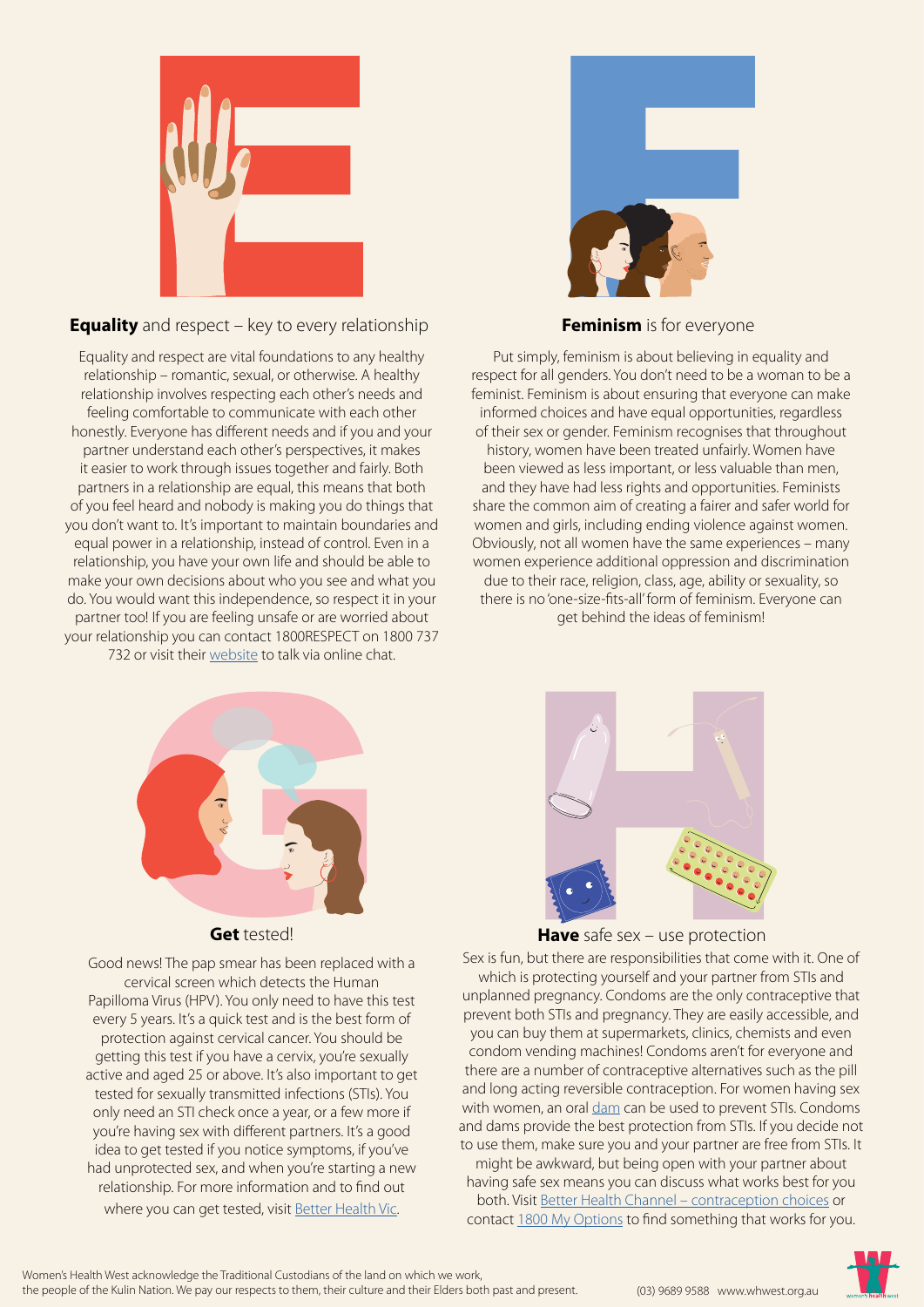

Our identity is our understanding of ourselves. From the day we are born and throughout our life, our experiences shape who we are. We grow as we experience life, and everyone will be doing so differently. It is our differences that make us who we are, including our values, beliefs, culture, ethnicity, gender, sexuality, age and so much more. Our identity is always changing and there isn't a need to label ourselves. It takes time to know who you are, but we should always be proud of our identity. Embrace all of the wonderful things that make you unique – focus on your interests and passions and what you truly enjoy doing. We all deserve respect. Don't be embarrassed or ashamed of your differences, we are all different, but we are all equal and deserve to express our authentic selves!



# **Identity** – embrace all that you are **Jot** it down – keep note of changes in your body

Period pain… if you're someone who gets periods, then you are likely to know what this feels like. It's normal to experience some discomfort and

bloating each month, but severe pain is not something you should ignore. It's not just period pain we should be mindful of, any changes in our bodies such as mood, appetite and energy levels are worth taking note of. Our body tells us what it needs, and we should pay attention to its signals. Being in tune with our bodies makes this a lot easier. If we can recognise how our bodies feel when we are healthy and are mindful of how our body functions normally, then we can better recognise when something might be wrong. Get to know the usual shape of your breasts and check for any changes. Click [here](https://jeanhailes.org.au/contents/documents/Workplaces/breastcheck_poster.pdf) for tips on how to do a self-check. It's important to have a trusted, safe and supportive person to share your concerns with, whether this be a friend, family member or healthcare professional. Don't ignore pain! If you feel like something is wrong, jot it down and seek advice.



# **Knowledge** is power – know your rights

It is important to be informed so that you can make the best decisions for yourself. With so much information about sexual and reproductive health out there, being able to filter reliable information can be overwhelming. Knowing your rights can help you understand information, and the services available to you. You have the right to make informed and supported choices about your health, which means you deserve access to service providers that are safe and inclusive and who give you reliable information. You have the right to make choices and be given accessible options regarding contraception and pregnancy. You also have the right to healthy relationships with safe and satisfying sexual experiences. Your sexual and reproductive health can be tricky to navigate but knowing your rights and where to go for information can help you get the support you need. Here are some great sources of info:

### [Switchboard – peer based support for LGBTQI people](http://www.switchboard.org.au)

[Thorne Harbour Health – info and support for sex, sexuality and gender diverse communities](https://thorneharbour.org/sexual-health/) [1800 My Options - info about contraception, pregnancy options and sexual health](https://www.1800myoptions.org.au) [Better Health Channel – wide range of health information](https://www.betterhealth.vic.gov.au) [Minus18 – support and information for LGBTIQ youth](https://www.minus18.org.au) [Melbourne Sexual Health Clinic – information and clinical services](https://www.mshc.org.au/Home/tabid/1077/Default.aspx) [Family Planning Victoria – fact sheets about sexual and reproductive health](https://www.fpv.org.au/for-you)

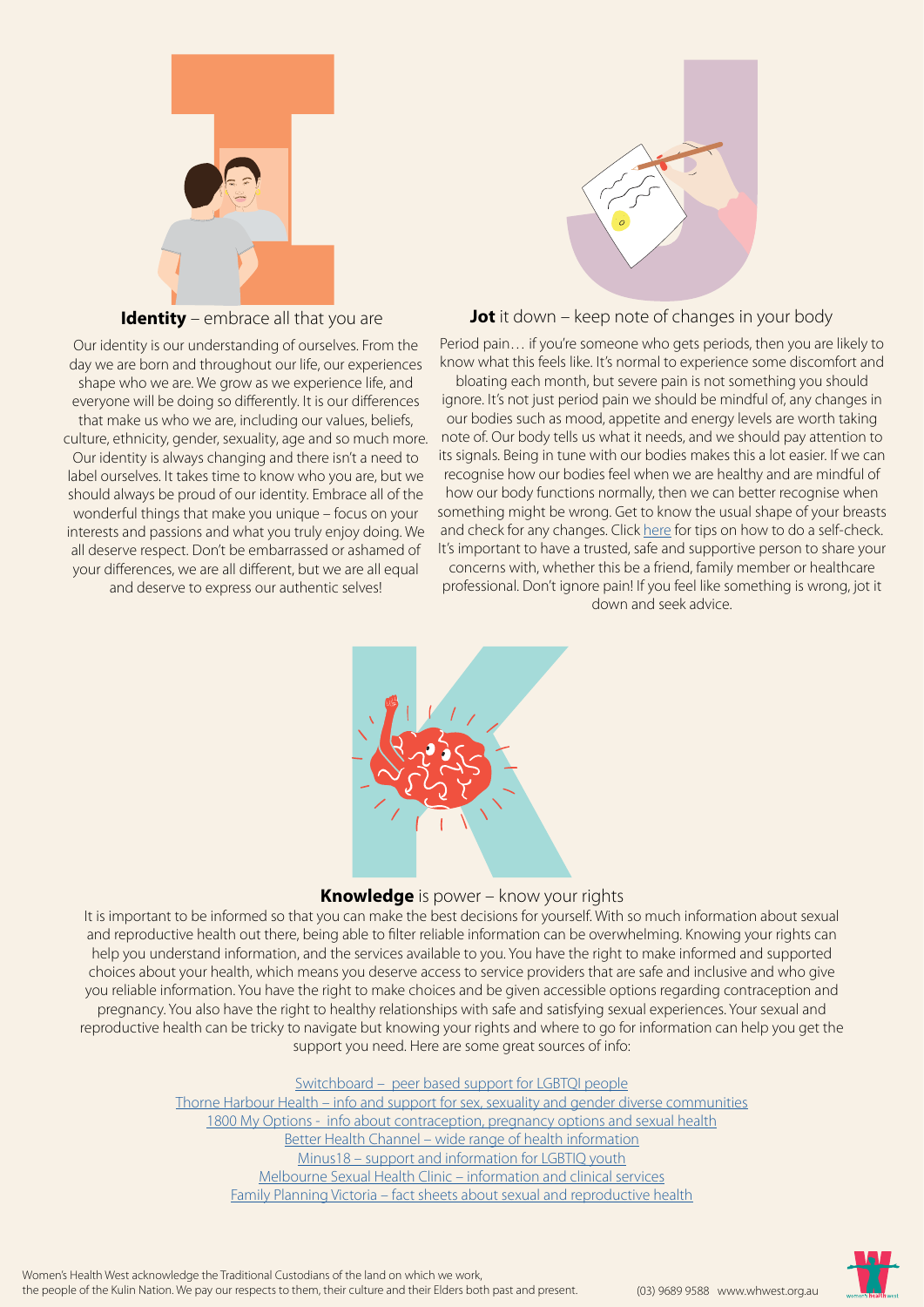

**Learn** about your body

Could you confidently say that you know how your body works and what goes on inside it? Many people don't know much about their sexual anatomy. This includes the stuff inside and outside of our bodies. Do you know what the clitoris looks like? Click [here](https://www.youtube.com/watch?v=zdbD-ApZeFE) to find out. Although we might not be able to see some of our sexual and reproductive body parts, they are just as important to our health as our heart, lungs and brain. The more we know about our bodies, the better we can take care of them. Whether this is noticing when we feel unwell, or knowing when our bodies feel good having an understanding of your body will help you feel more

comfortable with yourself and with others.



# **Normalise** everyday conversations about sex

Our sexuality is much more than just sex. It's about our bodies, how we are feeling, our attractions and how we express ourselves. It's complex! We can't expect to navigate all of that on our own, without any conversations with those around us. Talking about these things can be uncomfortable, it's not something that we're used to doing and it can be awkward and scary. But being able to have these conversations will deepen your knowledge and allow you to feel more comfortable about changes in your body and the experiences that you have. Talk to your friends, your partner, your family or your doctor – the people that you trust. It's time to move past the shame and stigma surrounding sex and sexuality. It is a big part of who we are and how we feel, and we should embrace this and consider it being as important as all of the other aspects of ourselves and our lives.



**Moon** cups, pads or tampons? Choose what's right for you

In Australia, folks who menstruate (have periods), will use up to 12,000 disposable menstrual products in their lifetime. Menstrual products are used so often, it makes sense that you choose something that you're comfortable with. Thankfully, there are more options available than ever before. Whether it be tampons, pads, menstrual cups or absorbent underwear – choose what works best for you. Important things to consider include how easily you can access it, the ongoing cost, your lifestyle and of course they need to be comfortable, you'll be using them every month! [Read up about menstrual products](https://youngwomenshealth.org/2013/03/28/period-products/) and find out more [about menstruation.](https://jeanhailes.org.au/health-a-z/periods/about-the-menstrual-cycle)



# **Oops!** Forgot to use protection? You have options

Sometimes things happen in the heat of the moment and, despite our best efforts at being prepared, slip ups can happen. You might have had sex without protection, or maybe a condom slipped off during sex. Whatever the case, it can be a stressful time but there are steps you can take to help you avoid an [STI](https://www.mshc.org.au/SexualHealthInformation/WhatareSTIs/tabid/107/Default.aspx#.XQCOgC1L2L9), [HIV](https://www.betterhealth.vic.gov.au/health/conditionsandtreatments/hiv-and-aids) or an unplanned pregnancy. It's a good idea to get tested after having unprotected sex to check for STIs or pregnancy. Medication called post-exposure [prophylaxis \(PEP\) c](https://thorneharbour.org/hiv-aids/post-exposure-prophylaxis-pep/)an be taken within 72 hours of unprotected sex to reduce the risk of possible exposure to HIV. Emergency [contraception](https://www.betterhealth.vic.gov.au/health/HealthyLiving/contraception-emergency-contraception), which will help prevent pregnancy, can also be taken within 72 hours of unprotected sex. If you are pregnant and you don't want to continue the pregnancy, you can access a safe and legal medical abortion (MTOP) or a surgical abortion (STOP). For further information, contact 1800 My Options -

1800 696 784 or visit [www.1800myoptions.org.au](https://www.1800myoptions.org.au)

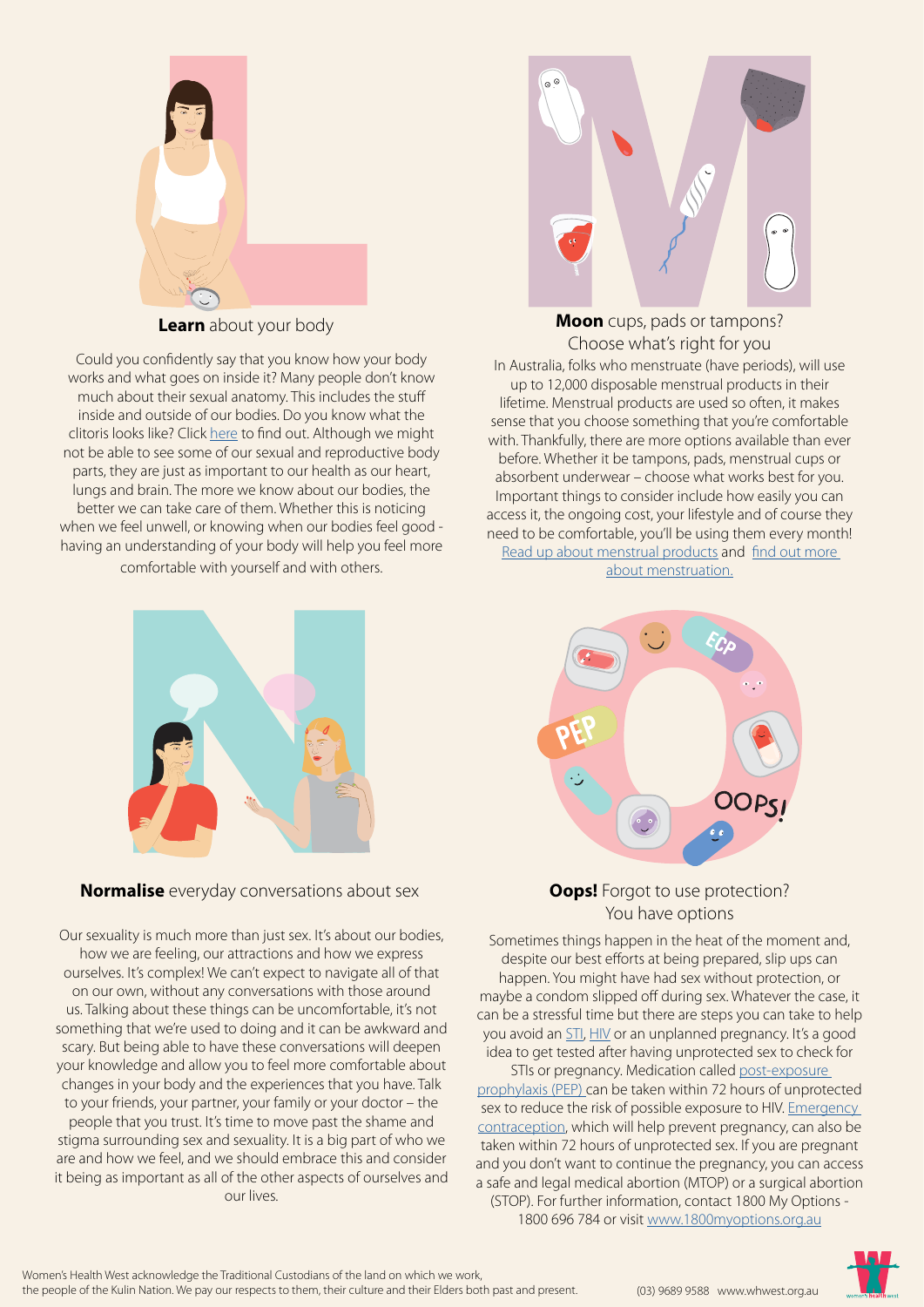

# **Pleasure** – explore what feels good for you

Sex is a natural and healthy part of life and it is something that should be fun and enjoyable! People may have sex to get pregnant, but sex is also about experiencing pleasure. To have the best sexual experiences, it helps to understand what you like and what feels good for you. This is something to consider whether you are being intimate with yourself or with others. Wanting pleasurable sex is not something to feel embarrassed about and the best way to achieve satisfying sex is to be open and communicate with your partner. Let people know what feels good and what does not. Sex should be an enjoyable experience for everyone involved, explore what you want and make a practice of mutually sharing this with your sexual partner.



# **Quality** healthcare – find a service that supports you

Everyone has the right to access quality healthcare. This includes healthcare providers who you can communicate with, who will take confidentiality seriously and who make you feel safe and respected. You deserve this level of care and should expect it regardless of your age, race, gender, sexual orientation, ability or religious views. Our sexual and reproductive health is just as important as the other aspects of our health and wellbeing and you have the right to high quality, trusted healthcare. If you are unhappy with the health care you are receiving, explore your options. It's so important to find a service that provides you with the support that you need. Access the [Better Health Channel](https://www.betterhealth.vic.gov.au/campaigns/womens-sexual-and-reproductive-health) for more information about quality sexual and reproductive services and support in Victoria – information is available in 20 different languages. The [Rainbow Network](http://www.rainbownetwork.com.au) has put together a list of services that specialise in working with LGBTIQ+ communities. For more information about your righ ts as a patient in Australia, read the [Charter of Healthcare Rights](https://www.safetyandquality.gov.au/wp-content/uploads/2012/01/Charter-PDf.pdf)



# **Reject** stereotypes

Gender stereotypes reinforce the idea that people should fit into certain roles in society and behave certain ways, depending on their gender. These stereotypes and expectations shape the way that we act, the clothes that we wear, our interests, and the ways that we relate to each other. Gender stereotypes affect everyone, but they are particularly harmful for girls, women and trans people. This is because we live in a society where characteristics associated with men and masculinity are respected more than characteristics associated with women. Stereotypes can lead to inequality and impact our hopes and ambitions and they can stop us from exploring and developing our interests and talents. It is important to challenge and reject gender stereotypes so that we can reach our full potential!

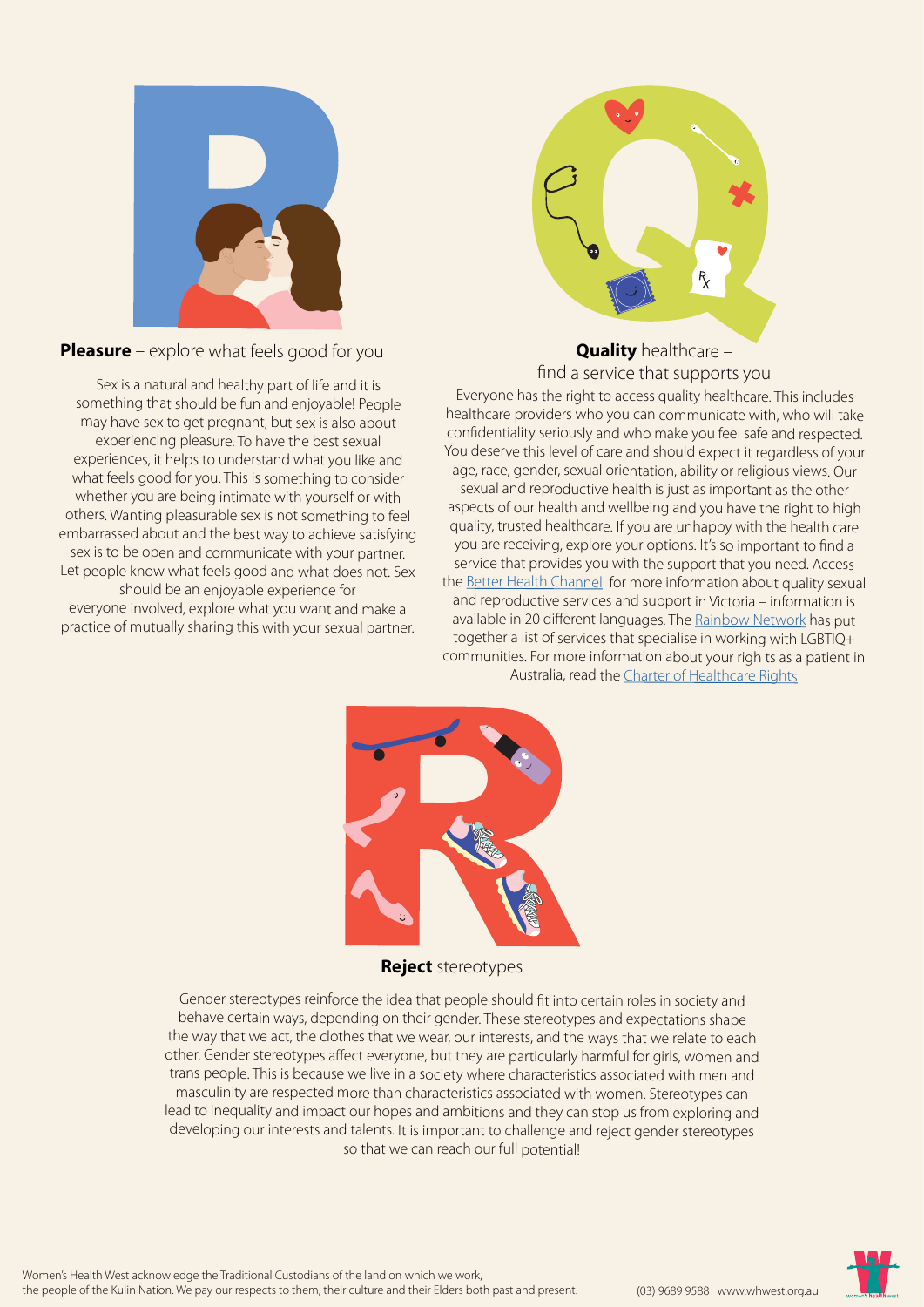

**Sex** – always, sometimes, never... it's up to you!

Forget the idea that a 'healthy' sex life means having lots of sex, or a particular kind of sex - there is not one, or 'right' way to be. Being comfortable with your sexuality does not necessarily mean having sex all the time or being sexually adventurous (although this is absolutely fine). A good sex life can also mean having sex every now and then, sexually exploring yourself, or having no sex at all. What matters is that you have made an informed decision for yourself. This means that you are aware of what you want and that you are able to express this. For some people, the amount of sexual activity they have is a lifestyle choice, but for others, who are asexual, it is a sexual orientation. People who are asexual do not experience sexual attraction, but experience great fulfilment from relationships without sex. [Learn more](https://www.asexuality.org) about the asexual community at [www.asexuality.org](https://www.asexuality.org). Women often experience shame and judgement around their sexual experiences and choices. This is unfair and unhealthy. Everyone has the right to make their own choices about their bodies and their sexual lives - this is vital to consent, trust, respect and equality.



**Unique** – sexuality is different for everyone

Sexuality is not just the physical act of sex, or who you have sex with, it is also your sexual feelings, thoughts and expression. Sexuality is a deeply personal experience and your sexuality can change throughout your lifetime. Your sexuality is an important part of who you are and how you experience the world. Exploring and understanding your sexuality can be exciting and enjoyable. It can also be tough, or scary, especially if we experience judgment and prejudice from others, or if we have been told that there is something wrong or shameful about our sexuality. [Here is some more information](https://www.betterhealth.vic.gov.au/health/healthyliving/Sexuality-explained) about sexuality and support services that you can access if you have questions about sexuality, need some advice, or think that you have been discriminated against because of your sexuality.



# **Talk** it out. Communicate your wants and needs

Communication is one of the most essential aspects of a healthy relationship and this includes communicating our sexual wants, needs and concerns. This is part of becoming more comfortable with our sexuality and understanding what we want and need in an intimate relationship. This might involve exploring our emotions and how we feel about ourselves, as well as our interactions with others. Understanding ourselves, our partners and communicating well supports us to have satisfying relationships, in which we feel valued, respected and safe. Have conversations with your partners, share what you enjoy about your relationship, as well as things that you want and need, or are worried about. Communication is a two-way street, so listen to each other and keep talking!



**Vulva** or vagina? Know your bits

Vag, muff, beaver, lady garden… The female genitals have been labelled all sorts of names over the years.

Although these names can seem funny and harmless, only using these terms and never using the proper terminology can have a negative impact on the way people perceive their body. Not talking about, or not properly naming parts of our body can give the impression that our parts are something to be shameful of, or are rude and unmentionable. Vulvas and vaginas are none of these things, they are wonderful and worth getting to know. Also, they are not exactly uncommon, so we shouldn't feel uncomfortable talking about them, or calling them what they are. Know your bits, you can start right here! Do you know the difference between a vulva and vagina? Watch this [video](https://www.plannedparenthood.org/learn/health-and-wellness/sexual-and-reproductive-anatomy/what-are-parts-female-sexual-anatomy) from Planned Parenthood to find out and visit the [Labia Library](http://www.labialibrary.org.au)  to see just how unique everyone is.

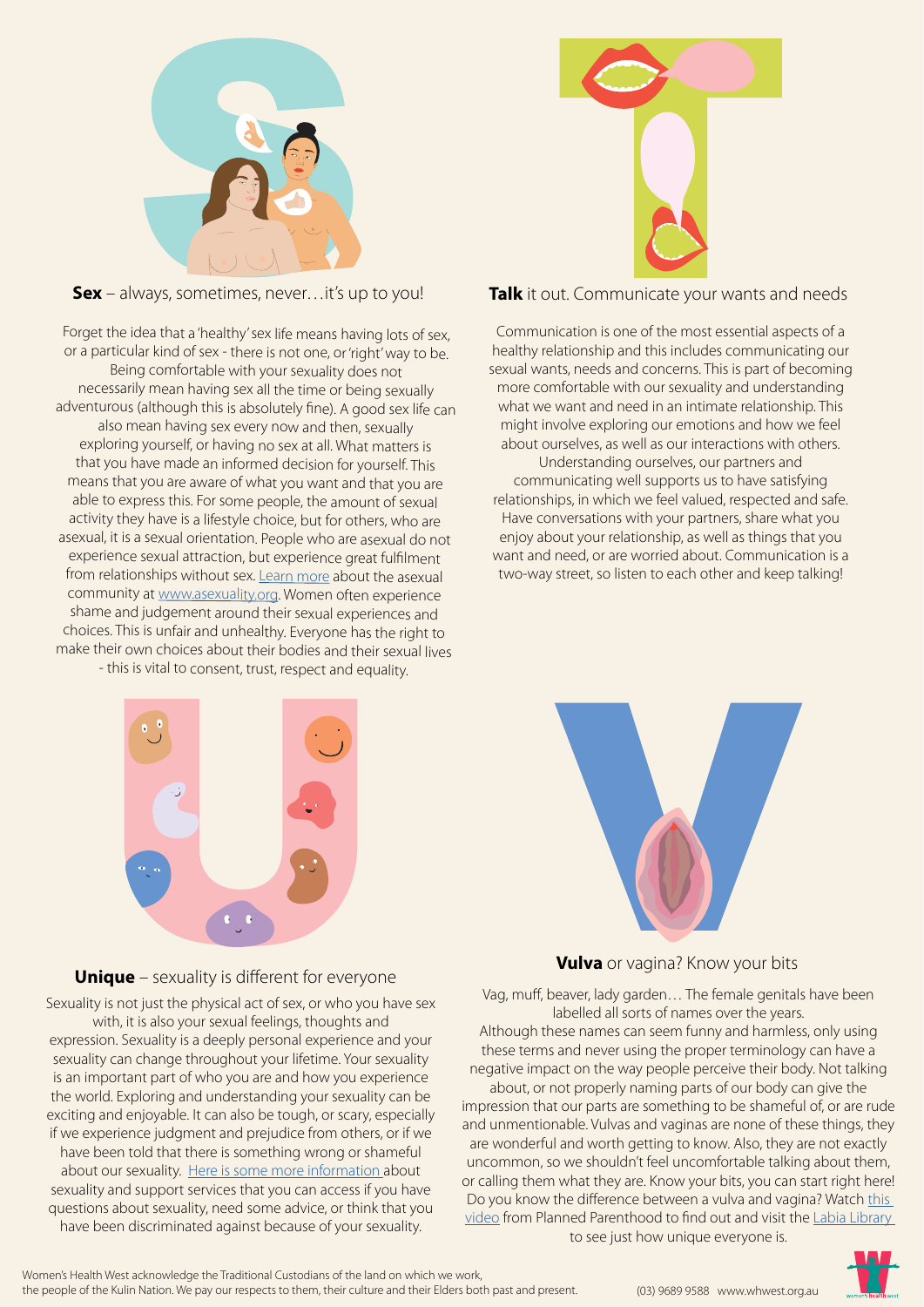

# **Want** to know more? Visit whwest.org.au

There is a lot of information out there and it's important that you are accessing reliable and accurate information that will help you. Visit [www.whwest.org.au](https://whwest.org.au) for resources and links to some great information on how and where to access supports and services, should you or someone you know ever need it.



**xoxo** - sext with respect

A sext is a sexual message. It can be just text, or might include photos, videos or sound. Sharing this material is called sexting. If done with consent and respect, sexting can be a fun and positive activity. However, you need to remember that when someone sends you a sext, they are putting their trust in you. It is important to respect that trust. The message or image is for you and should not be shared without their consent. It is against the law to share images without consent and it is also against the law to send or receive sexts from a person under 18 years old. For more information about sexting and the law, visit [Sex and the Law](http://www.legalaid.vic.gov.au/find-legal-answers/sex-and-law/sexting-and-child-pornography)



# **Your** body, your choice

You have the right to make decisions about anything that impacts your body, without pressure from others. This includes decisions about your appearance, menstrual products, sex, contraception, hormone therapy, pregnancy and abortion. Your body is your own - you have the right to choose how you express yourself and how you interact with others. It is also your right to make informed choices about your health and wellbeing. It's your body, so it's your choice.



# **Zero** tolerance for sexual violence

Sexual violence refers to being forced, pressured or misled into engaging in sexual activity when a person has not given consent or when they are unable to give consent. A person cannot provide consent if they are so influenced by drugs or alcohol that they can't

make coherent decisions. They also can't make decisions when asleep or unconscious (this one seems obvious but unfortunately, it's a message that needs to be repeated). Sexual violence does not have to be physical, it also includes emotional pressure, harassment or sharing sexual images without consent. It does not matter if you are in a relationship with the person, or if they are a stranger; it is never okay for someone to pressure you into doing something you don't want to do. Read about [important information regarding sex](http://www.legalaid.vic.gov.au/find-legal-answers/sex-and-law)  [and the law here.](http://www.legalaid.vic.gov.au/find-legal-answers/sex-and-law) If you or a friend need support, please visit the Victorian Centres Against Sexual Assault at [www.casa.org.au](http://www.casa.org.au). Their website contains useful information and helpful contacts.